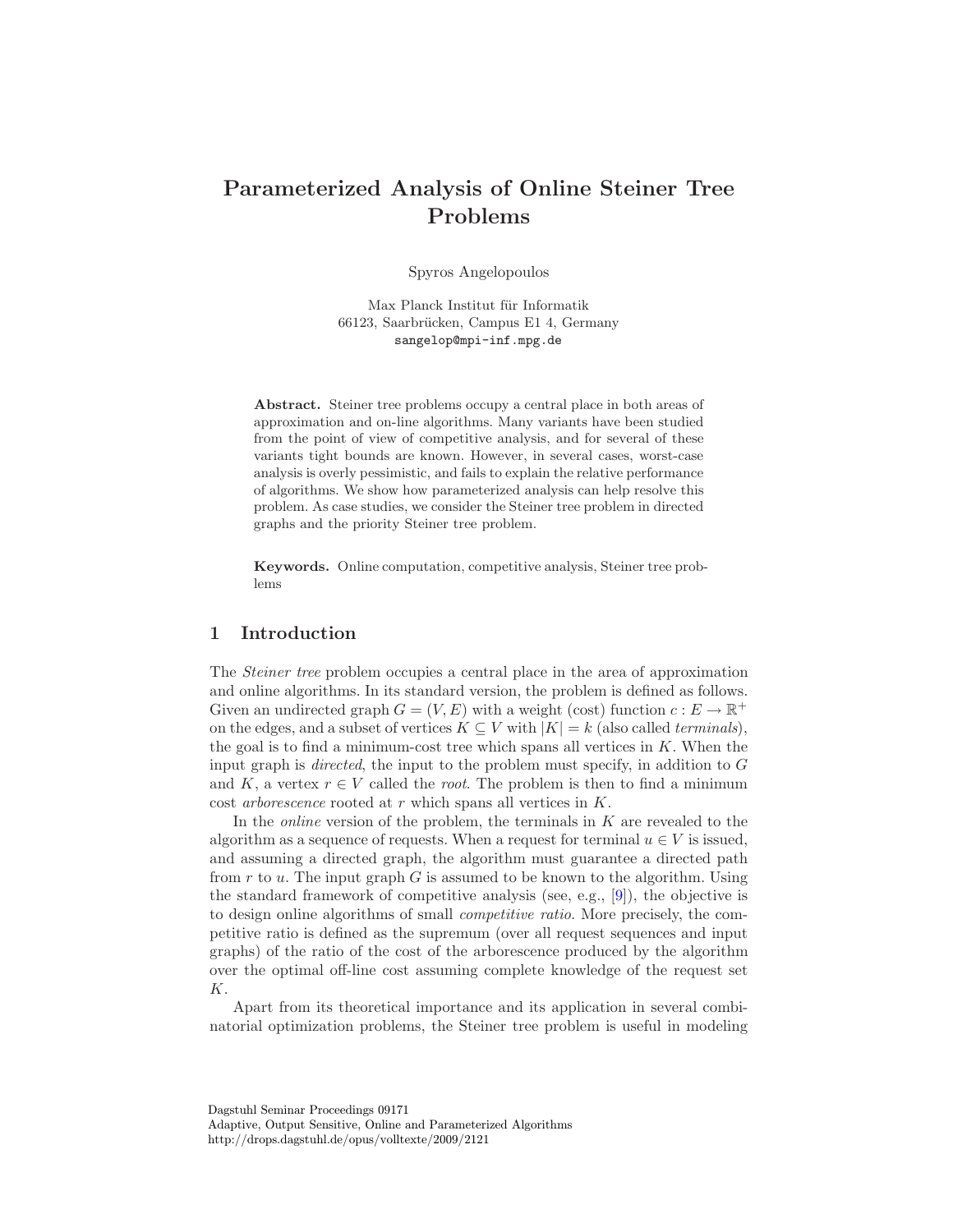efficient multicast communication over a network. Indeed, multicasting involves dissemination of information from a designated source to members of a subscribing group. The online variant describes then the situation in which subscribers to the service are not known beforehand, but rather issue dynamic requests to join the group. The reader is referred to [\[16\]](#page-10-0) for a study of the relation between Steiner tree problems and network multicasting.

In this paper we focus on the following on-line Steiner tree problems, and review some recent results obtained in [\[2](#page-9-1)[,3](#page-9-2)[,4\]](#page-9-3).

• In the *asymmetric* Steiner tree problem, the underlying graph is directed, and a specific vertex  $r \in V$  is designated as the *root*. We define the *asymmetry*  $\alpha$ of graph  $G$  as the maximum ratio of the cost of antiparallel links in  $G$ . More formally, let A denote the set of pairs of vertices in  $V$  such that if the pair  $u, v$ is in A, then either  $(v, u) \in E$  or  $(u, v) \in E$  (i.e, there is an edge from u to v or an edge from  $v$  to  $u$  or both). Then the edge asymmetry is defined as

$$
\alpha = \max_{\{v, u\} \in A} \frac{c(v, u)}{c(u, v)}
$$

Given a set  $K \subseteq V$  of terminals, we seek the minimum cost *arborescence* rooted at  $r$  that spans all vertices in  $K$ . In addition, our aim is to express the performance of the algorithm in terms of the parameters k and  $\alpha$ .

• The *priority Steiner tree problem*. Here, the underlying network is represented by a graph  $G = (V, E)$  (which unless specified, is assumed to be undirected). Let  $r \in V$  denote the source of the multicast group (which we also call *root*). We let  $K \subseteq V$  denote the set of receivers of the multicast group, also called *terminals*.

In addition, the network can support a set of different *Quality of Service*  $(QoS)$  levels that are modeled by b integral priorities  $1 \dots b$ , where b is the highest priority and 1 the lowest. Every edge  $e \in E$  is associated with its own *priority value*  $p(e)$ , which reflects the level of QoS capabilities of the corresponding link (e.g., the bandwidth of the link) as well as with a cost value  $c(e)$  which reflects the cost incurred when including the link in the multicast tree. Last, every terminal  $t \in K$  is associated with a priority  $p(t) \in [1, b]$ , which describes the QoS level it requires. A feasible Steiner tree  $T$  in this model is a tree rooted in  $r$  that spans K, and is such that for every terminal  $t \in K$ , the priority of each edge in the path from r to t in T is at least  $p(t)$ . The interpretation of this requirement is that terminal t should be able to receive traffic at a level of QoS at least as good as  $p(t)$ . The objective of the problem is to identify a feasible tree of smallest cost, where the cost of the tree is defined as the total edge-cost of the tree.

The asymmetric Steiner tree problem is motivated by the observation that a directed graph is a more appropriate and realistic representation of a real network. A typical communication network consists of links asymmetric in the quality of service they provide. In  $[13]$ , studies on the traffic of network backbones reveal marked asymmetry in parameters such as speed, link utilization and reliability. For instance, a subscription to a home internet-cable service will normally incur more traffic on the incoming ("download") link than the outgoing ("upload") link. Nevertheless both directed links are expected to be present,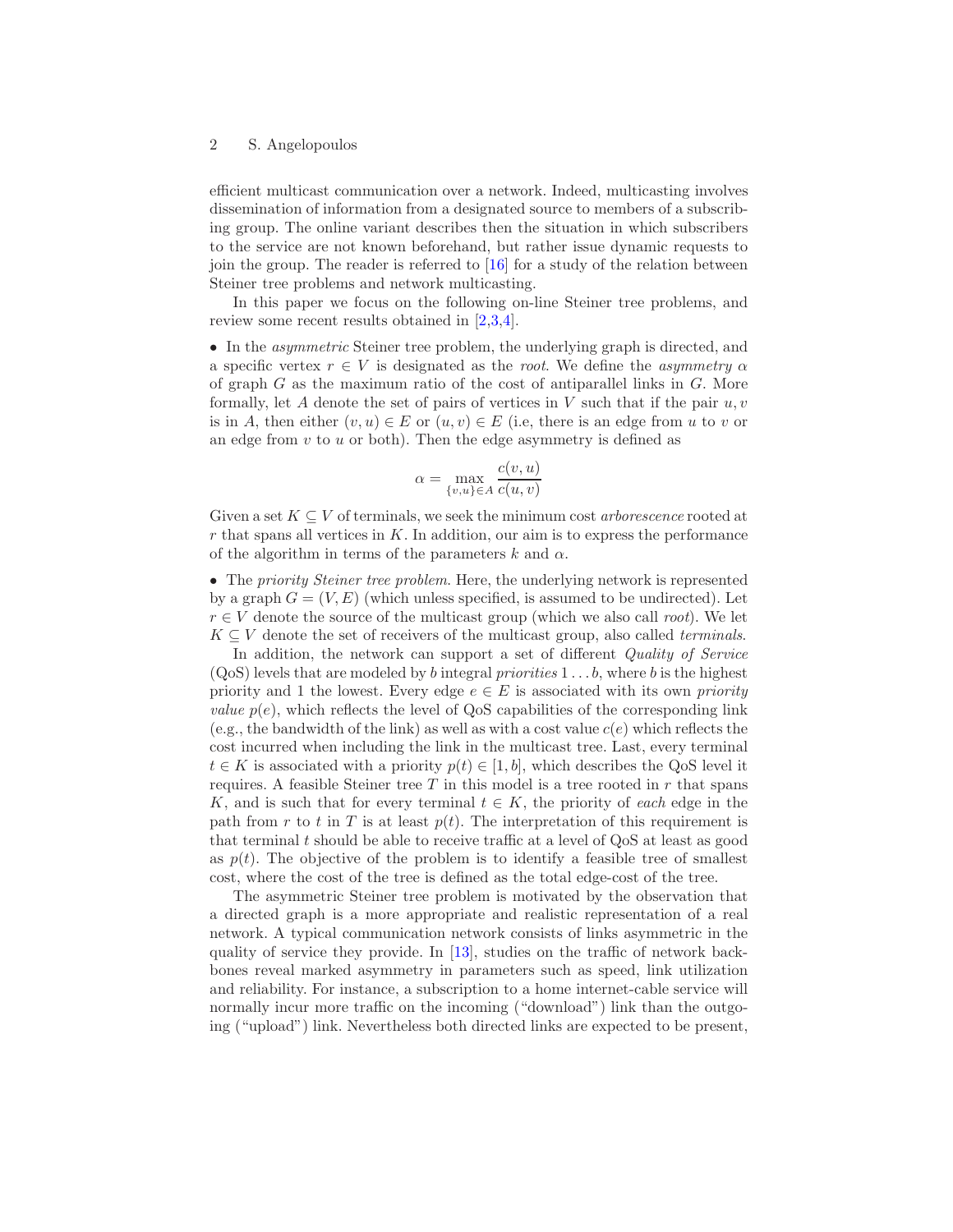albeit they may have different characteristics. This situation becomes even more prevalent in wireless networks, due to differences in noise levels, power of transmission, and mobility levels of its endpoints.

Note that according to this measure, undirected graphs are graphs of asymmetry  $\alpha = 1$ , whereas directed graphs in which there is at least one pair of vertices v, u such that  $(v, u) \in E$ , but  $(u, v) \notin E$  are graphs with unbounded asymmetry  $(\alpha = \infty)$ . Between these extreme cases, graphs of small asymmetry model networks that are relatively homogeneous in terms of the cost of antiparallel links.

On the other hand, the priority Steiner tree problem can formulate multicast communication in an environment comprised by heterogeneous users. A multicast group consists of a source which disseminates data to a number of receivers, i.e., the members of the group. These members may vary significantly in their characteristics (such as the bandwidth of the end-connection or their computational power), which implies that they may require vastly different QoS guarantees in terms of the delivered traffic. The objective is to deliver information to all members of the group, while meeting the requirements of each individual member. Furthermore, this dissemination must be efficient in terms of utilization of network links.

Parameterized analysis The asymmetric Steiner tree problem is a parameterized version of the Steiner tree problem in directed graphs. It has long been known, that in general directed graphs (i.e., graphs of unbounded asymmetry), the competitive ratio can be as bad as  $\Omega(k)$ , which is trivially matched by a naive algorithm that serves each request by buying a least-cost path from the root to the requested terminal [\[17\]](#page-10-2). This motivates the study of the problem in graphs of bounded asymmetry. In particular, one should expect that in graphs of bounded  $\alpha$ , the competitive ratio should be a function of both  $\alpha$  and k; moreover, the performance of an efficient algorithm should degrade gently as the asymmetry increases.

A similar picture can be drawn for the priority Steiner tree problem. When b at least as large as  $k$  (the number of terminals), it is easy to show that the competitive ratio is  $\Theta(k)$ , which is again matched by the naive algorithm that buys least-cost paths from the root of sufficient priority. In other words, the competitive ratio is not a reliable measure unless the analysis is performed assuming a given value of b. Once again, we aim to express the competitive ratio of algorithms as a function of both the number of terminals  $k$  and the number of the priority levels b, and we expect that as b increases, the competitiveness of the problem degrades.

#### 1.1 Related work

Steiner tree problems have been extensively studied from the point of view of online algorithms. For graphs of either constant or unbounded asymmetry, the competitive ratio is tight. For the former class, Imase and Waxman [\[15\]](#page-10-3) showed that a simple greedy algorithm is optimal and achieves competitive ratio  $\Theta(\log k)$ .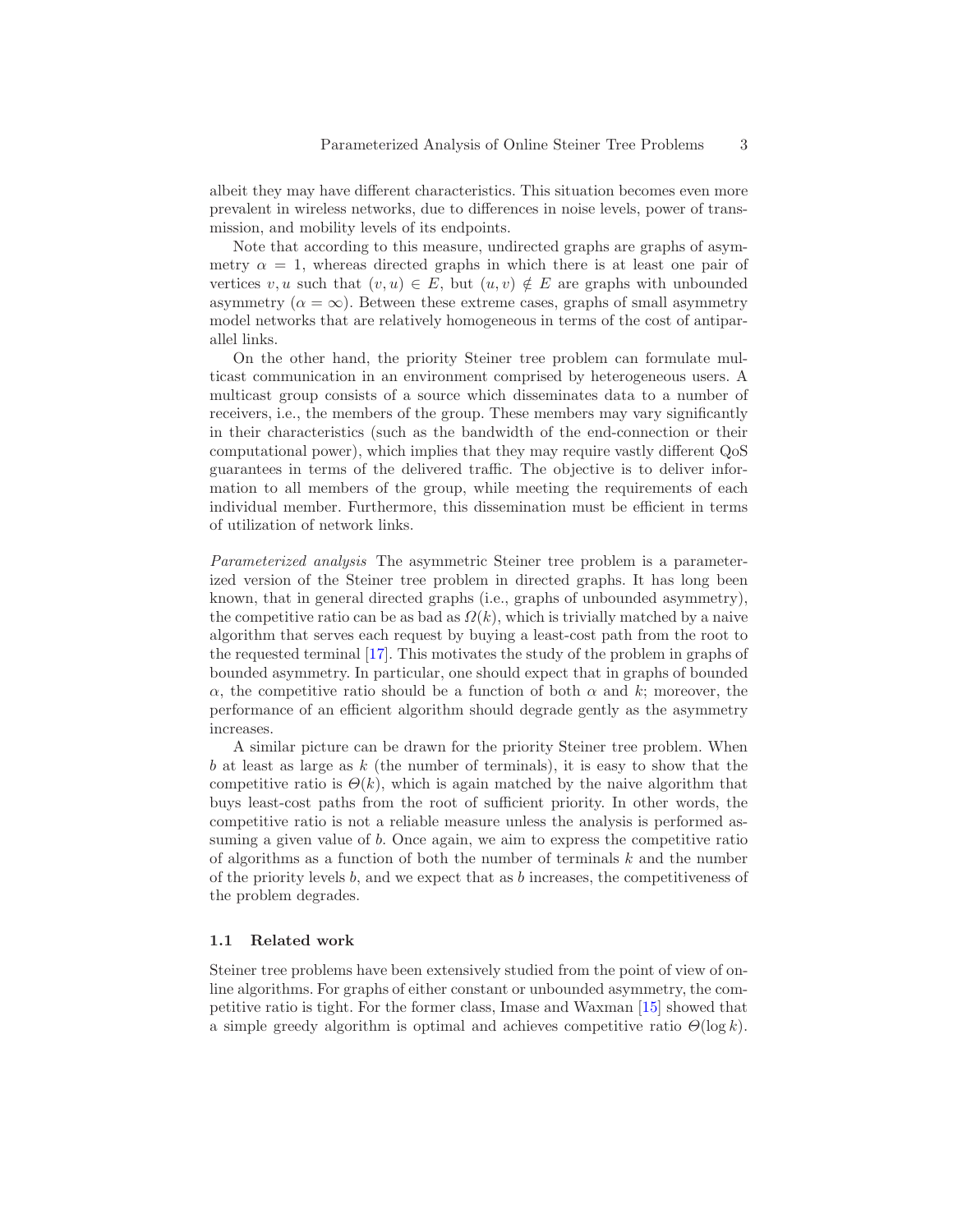Berman and Coulston [\[8\]](#page-9-4) extended the result to the Generalized Steiner problem by providing a more sophisticated algorithm. The performance of the greedy algorithm for online Steiner Trees and its generalizations has also been studied by Awerbuch et al. [\[5\]](#page-9-5) and Westbrook and Yan [\[18\]](#page-10-4). For the online Steiner Tree in the Euclidean plane, the best known lower bound on the competitive ratio is  $\Omega(\log k/\log \log k)$  due to Alon and Azar [\[1\]](#page-9-6).

The first study of the online asymmetric Steiner tree problem is due to Faloutsos *et al.* [\[14\]](#page-10-5) who showed that a simple greedy algorithm has competitive ratio  $O(\min{\{\alpha \log k, k\}})$ . On the negative side, they showed a lower bound of  $\Omega\left(\min\left\{\frac{\alpha\log k}{\log\alpha},k\right\}\right)$  on the competitive ratio of every deterministic algorithm.

It is important to note that when  $\alpha \in \Omega(k)$  the lower bound on the compet-itive ratio due to [\[14\]](#page-10-5) is  $\Omega(k)$ , which is obviously tight (using the trivial upper bound of  $O(k)$  for the greedy algorithm). Thus the problem is interesting only when  $\alpha \in o(k)$ .

The priority Steiner tree problem was introduced by Charikar, Naor and Schieber [\[11\]](#page-10-6). In their work, they provided a  $O(\min\{\log k, b\})$  approximation algorithm. The question of whether the problem could be approximated within a constant factor was left open in [\[11\]](#page-10-6), and sparked considerable interest in this problem, until Chuzoy et al. [\[12\]](#page-10-7) showed a lower bound of  $\Omega(\log \log n)$ (under the complexity assumption that NP has slightly superpolynomial time deterministic algorithms). Interestingly, this is one of few problems for which a log log inapproximability result is currently the best known.

# 2 Results and techniques

In this section we summarize some recent improved bounds for the online asymmetric and priority Steiner tree problems. We provide only sketches of the proofs; the interested reader is referred to [\[2,](#page-9-1)[3,](#page-9-2)[4\]](#page-9-3) for the technical details.

The upper bounds for both problems are achieved by simple greedy algorithms (to which we refer as Greedy). For the asymmetric Steiner tree problem GREEDY works by connecting each requested terminal  $u$  to the current arborescence by buying the edges in a least-cost directed path from the current arborescence to  $u$ . For the priority Steiner tree problem, GREEDY serves a request of the form  $(u, p)$  (namely, a new terminal u issues a request for a path of priority at least  $p$ ), by buying the edges in a least-cost path from the current arborescence to u, such that there exists a path from the root to u of priority at least  $p$  (among edges already bought).

## 2.1 Summary of results

<span id="page-3-0"></span>For the online asymmetric Steiner we derive following upper bound:

**Theorem 1**  $([2,3])$  $([2,3])$  $([2,3])$  $([2,3])$ . The competitive ratio of GREEDY for an input graph of asymmetry  $\alpha$  and a request sequence of k terminals is  $O\left(\min\left\{\max\left\{\alpha\frac{\log k}{\log \alpha}, \alpha\frac{\log k}{\log \log k}\right\}, k\right\}\right).$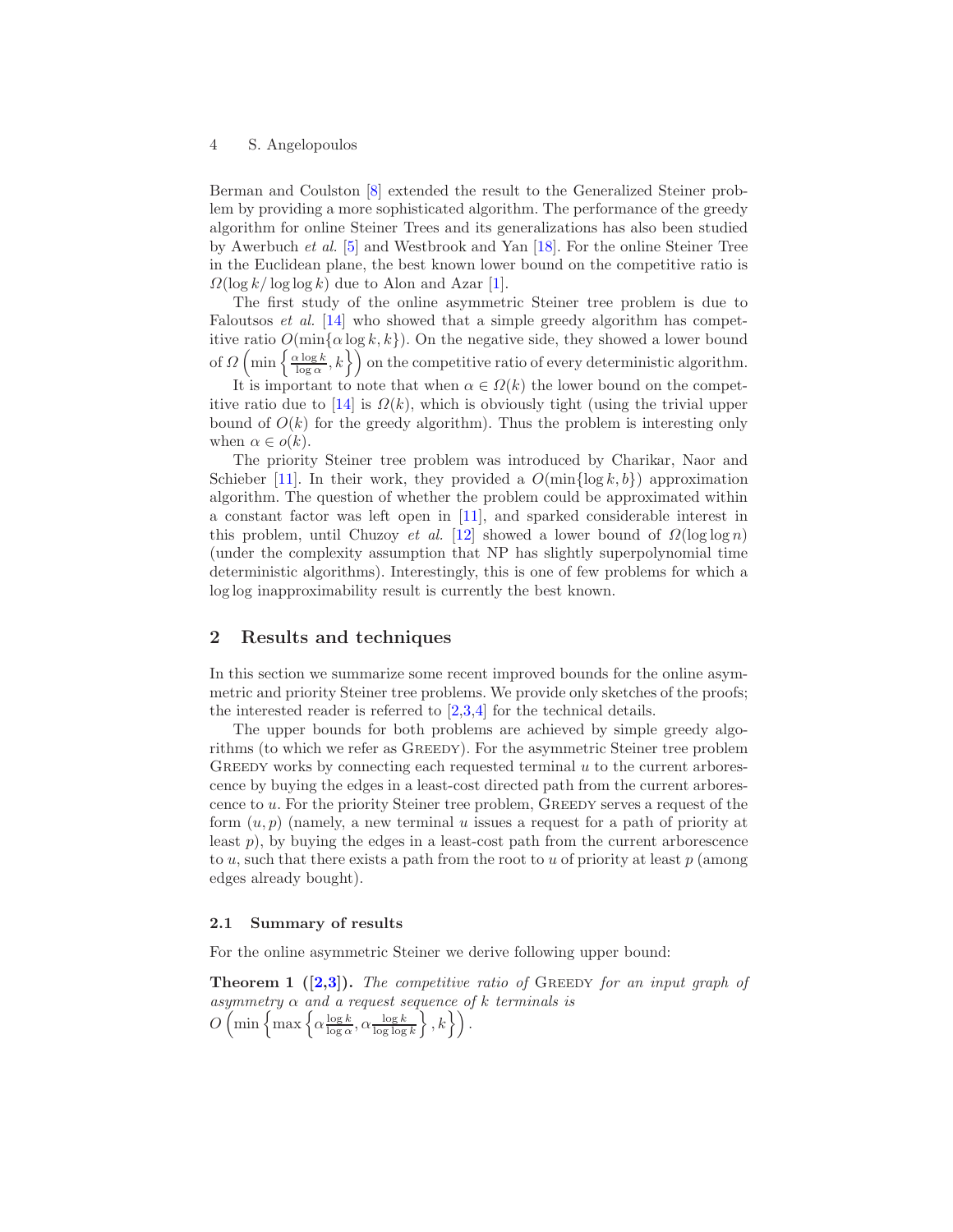<span id="page-4-0"></span>On the negative side, one can show the following near-tight lower bound:

Theorem 2 ([\[3\]](#page-9-2)). Any deterministic algorithm for the Steiner tree problem in graphs of asymmetry  $\alpha$  has competitive ratio  $\Omega\left(\min\left\{\max\left\{\alpha\frac{\log k}{\log \alpha}, \alpha \frac{\log k}{\log \log k}\right\}, k^{1-\epsilon}\right\}\right)$ (where  $\epsilon$  is any arbitrarily small constant).

<span id="page-4-1"></span>For the online priority Steiner tree problem, we obtain a tight bound for both deterministic and randomized algorithms:

**Theorem 3** ( $[4]$ ). The competitive ratio of every deterministic or randomized *online algorithm for priority Steiner tree is*  $\Theta$  (min{b log  $\frac{k}{b}$ , k}).

Last, as a combination of the two problems, we study the competitiveness of priority Steiner tree assuming directed graphs. If antiparallel links have the same costs, but their priorities can differ by as little as one, it is easy to show a tight bound of  $\Theta(k)$  on the competitive ratio. Hence we focus on the case in which antiparallel links have the same priority, but their costs may vary. In particular, we consider directed graphs of bounded edge-cost asymmetry  $\alpha$ . For this case, we derive an upper bound of  $O\left(\min\left\{\max\left\{\alpha b \frac{\log(k/b)}{\log \alpha}, \alpha b \frac{\log(k/b)}{\log \log(k/b)}\right\}, k\right\}\right)$ , and a corresponding lower bound of  $\Omega\left(\min\left\{\alpha b \frac{\log(k/b)}{\log \alpha}, k^{1-\epsilon}\right\}\right)$  (where  $\epsilon$  is any arbitrarily small constant).

#### 2.2 Outline of techniques

We begin with some preliminary notation and definitions. The cost of a directed path p will be denoted by  $c(p)$ . We denote by  $c(T)$  the cost of arborescence  $T$ , namely the sum of the cost of the directed edges in  $T$ . We emphasize that only edges in T and none of their antiparallel edges contribute to  $c(T)$ . We will always use  $T^*$  to denote the optimal arborescence on input  $(G, K)$ , with  $|K| = k$ , and  $OPT = c(T^*)$ . For any  $K' \subseteq K$ , we let  $c_{GR}(K')$  denote the cost that GREEDY pays on the subset  $K'$  of the input (in other words, the contribution of terminals in  $K'$  towards the total cost of GREEDY). Similar definitions extend to the priority Steiner tree problem.

#### Asymmetric Steiner tree

Upper bound In order to prove Theorem [1,](#page-3-0) we first show that it applies to situations in which the spanning arborescence has a fairly simple structure: in particular, to instances called comb instances in [\[2\]](#page-9-1) (see Figure [1](#page-5-0) for an illustration).

**Definition 1.** Let T' denote a tree rooted at vertex  $r' \in V$  and let  $K' \subseteq K$ , with  $|K'| = k'$ . We call the triplet  $C = (T', K', r')$  a comb instance, or simply comb if the following hold:  $T'$  consists of a directed path P from  $r'$  to a certain vertex  $v_1$ , which visits vertices  $v_{k'}, \ldots, v_1$  in this order (but possibly other vertices too); there are also disjoint directed paths  $t_i$  from  $v_i$  to  $u_i$ . No other edges are in  $T'$ .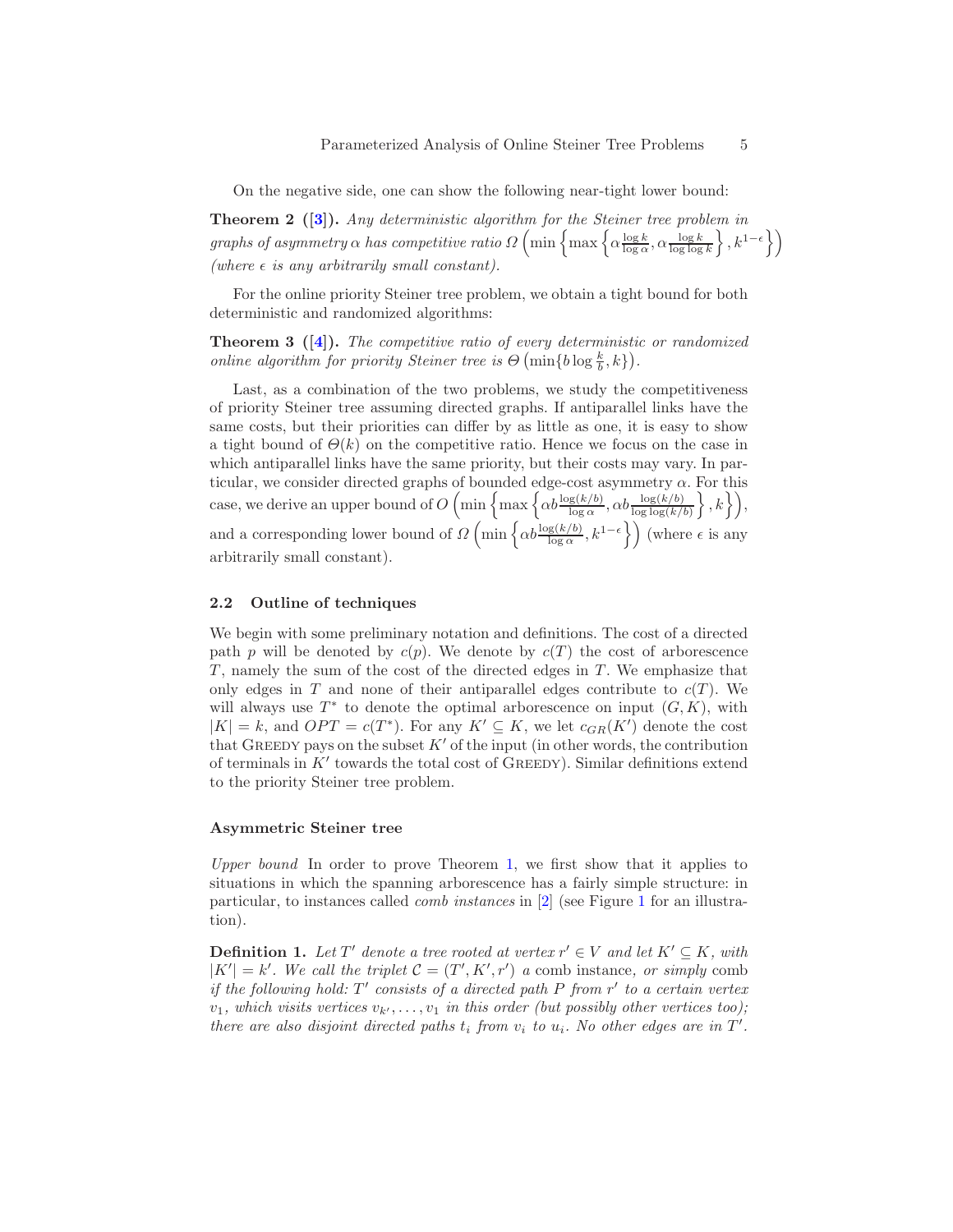Finally the set K' is precisely the set  $\{u_1, \ldots, u_{k'}\}$ . We call P the backbone of C, and the paths  $t_i$  the terminal paths of the comb. The vertex set of C is the set of vertices in  $T'$ .

The following is a key theorem in the analysis of GREEDY. Essentially the theorem states that we can achieve the desired competitive ratio if we know, for instance, that  $(T^*, K, r)$  is a comb.

**Theorem 4.** Given the comb  $C = (T', K', r')$ , let  $z \in K'$  denote the terminal requested the earliest among all terminals in K'. Then  $c_{GR}(K') = c_{GR}(z) +$  $O\left(\max\left\{\alpha\frac{\log k'}{\log \alpha}\right\}\right)$  $\frac{\log k'}{\log \alpha}$ ,  $\alpha \frac{\log k'}{\log \log \alpha}$  $\frac{\log k'}{\log \log k'}\bigg\}$   $c(T').$ 

<span id="page-5-1"></span>

<span id="page-5-0"></span>Fig. 1. The structure of a comb instance.

Given Theorem [4,](#page-5-1) the main result follows by partitioning the set of all requests K into a collection of near-disjoint comb-instances. Here, by near-disjoint we require that every edge in  $T^*$  appears in at most two comb instances.

In order to prove Theorem [4,](#page-5-1) let  $\pi$  denote a permutation of  $\{1, \ldots, k'\}$  such that  $\sigma = u_{\pi_1}, \ldots, u_{\pi_{k'}}$  is the sequence of the requests in K' in the order in which they are requested (hence  $z = u_{\pi_1}$ ). Note that we aim towards bounding  $c_{GR}(K'\setminus u_{\pi_1})$ . To this end, we need to determine an assignment for every terminal  $u_{\pi_i}$  with  $2 \leq i \leq k'$  to a *specific* terminal  $\overline{u}_{\pi_i} \in \{u_{\pi_1}, \ldots u_{\pi_{i-1}}\}$ . We call terminal  $\overline{u}_{\pi_i}$  the mate of  $u_{\pi_i}$ . Let  $q_i$  denote the directed path in  $\hat{T}$  from  $\overline{u}_{\pi_i}$  to  $u_{\pi_i}$ , also called the *connection path* for  $u_{\pi_i}$ . Since  $c_{GR}(K' \setminus u_{\pi_1}) \leq \sum_{i=2}^{k'} c(q_i)$  suffices to show that:

$$
C \stackrel{\text{def}}{=} \sum_{i=2}^{k'} c(q_i) = O\left(\max\left\{\alpha \frac{\log k'}{\log \alpha}, \alpha \frac{\log k'}{\log \log k'}\right\}\right) c(T').\tag{1}
$$

Comb instances were identified in [\[2\]](#page-9-1) as the hard instances for the problem, and for such instances, a weaker version of Theorem [4](#page-5-1) was proved (c.f. Lemma 3.2 in [\[2\]](#page-9-1)). More precisely, the definition of the comb in [\[2\]](#page-9-1) requires a strict upper bound of  $O(\alpha)$  on the number of terminals in the comb: this leads to an upper bound for  $c_{GR}(K' \setminus u_{\pi_1})$  equal to  $O\left(\alpha \frac{\log \alpha}{\log \log \alpha}\right) c(T')$ . The proof of the main result in  $[2]$  proceeds then by first extending the result to all subtrees of  $T^*$  of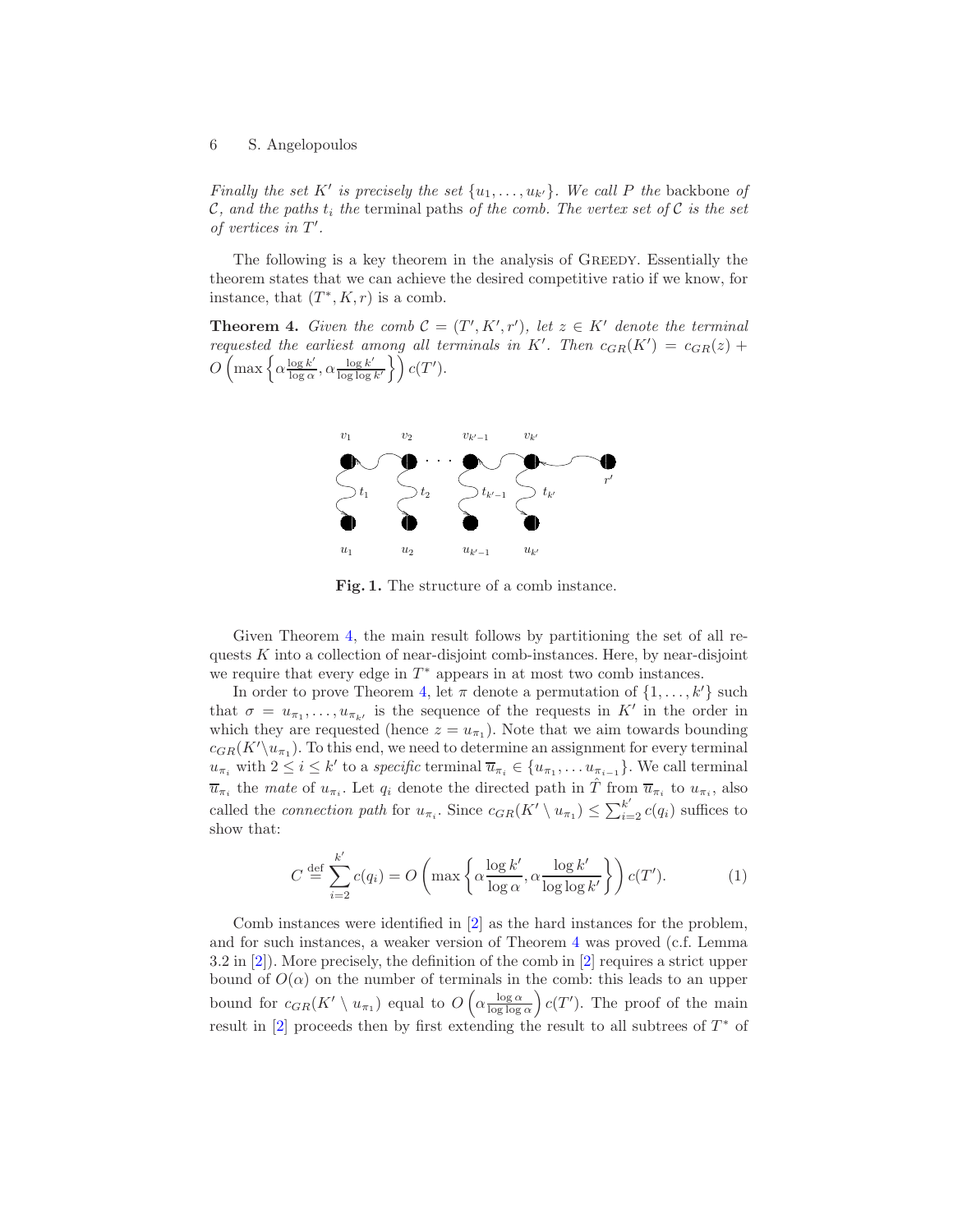$O(\alpha)$  terminals (not necessarily combs), and then by applying it, in a recursive manner, in a hierarchical partition of  $T^*$  in trees of  $O(\alpha)$  terminals each. This process yields an additional multiplicative overhead of  $\log k / \log \alpha$  compared to the cost incurred by a comb instance of size  $O(\alpha)$ .

In  $\lceil 3 \rceil$  we follow a different approach. We allow the combs to contain an arbitrarily large number of terminals, which may very well be in  $\Omega(\alpha)$ . This allows us to bypass the need for recursion, and thus to save the factor  $\log k / \log \alpha$ . Instead, as already mentioned, suffices to decompose  $T^*$  (and  $K$ ) into a collection of near-disjoint comb instances. In this more general setting, some of the highlevel proof ideas remain as in [\[2\]](#page-9-1): we still partition the terminals in a comb in appropriately defined subsets called runs which dictate how to select the proper mate for each terminal. However, the definition of runs and the assignment of mates in [\[2\]](#page-9-1) is not applicable anymore when  $k' \in \Omega(\alpha)$ : more specifically, a connection path can be as costly as the cost of the backbone (which becomes far too expensive if the number of terminals in the comb is in  $\Omega(k)$ ). Instead, a substantially more involved assignment is required. We then perform an amortize analysis so as to bound the overall cost incurred by the assignment.

Lower bound We sketch how to derive a lower bound of  $\Omega(\min{\{\alpha \frac{\log k}{\log \log k}, k^{1-\epsilon}\}})$ , which in conjunction with the lower bound of [\[14\]](#page-10-5)) yields Theorem [2.](#page-4-0) Consider the graph  $G$  illustrated in Figure [2:](#page-7-0) this graph will provide the motivation behind the definition of the actual adversarial input graph. Graph G is such that all "downwards" edges are cheap, whereas all "upwards" edges are expensive, and each has cost  $\alpha$  times the cost of its antiparallel upwards edge. In particular, there is a path from the root r to a vertex t such that the cost of the directed path  $r \to t$  is equal to 1 (hence the cost of the path  $t \to r$  is  $\alpha$ ). Call P the path from s to t.

In addition, there are  $\Theta(k)$  pairs of vertices, of the form  $(v_i, u_i)$ , defined in a recursive manner as follows. Let x be such that  $x^x = k$ , hence  $x = \Theta(\frac{\log k}{\log \log k})$ , and assume without loss of generality that  $x$  is integral. The first group of vertices, namely group  $K_1$ , consists of x pairs such that the  $v_i$ 's are all evenly distributed over the path P (namely the cost of the path from  $v_i$  to  $v_{i+1}$ , over edges of P is the same for all i's such that  $v_i \in K_1$ , and is also the same as the cost of the path  $r \to v_1$  and  $v_x \to t$ ). In addition, the cost of the edge  $(v_i, u_i)$  is equal to  $\frac{1}{x^2}$  whereas is antiparallel edge has cost  $\alpha \frac{1}{x^2}$ .

Suppose now that groups  $K_1, \ldots K_j$  have been defined, we will show how to define  $K_{j+1}$ . For every pair of consecutive vertices  $(v_i, v_{i+1})$  in P such that each of  $v_i, v_{i+1}$  belongs in some  $K_m$  with  $m \leq j$ , we insert x vertices of the form  $v_i^1, \ldots, v_i^x$ , all distributed evenly over the path  $v_i \to v_{i+1}$ . In addition, we insert x vertices of the form  $u_i^l, l \in [1, x]$  such that the cost of the edge  $(v_i^l, u_i^l)$ is  $\frac{1}{x^{j+2}}$ , while the antiparallel edge  $(u_i^l, v_i^l)$  has cost  $\alpha \frac{1}{x^{j+2}}$ . We do the same with the pairs  $(r, v_1)$  and  $v_{last}, t$ , where  $v_{last}$  is the bottom vertex among all groups  $K_m$  with  $m \leq j$  We continue until x groups have been defined. Note that the total number of *u*-vertices is then  $\Theta(k)$ .

The adversary will request u-vertices as terminals in rounds. In particular, in round i, with  $1 \leq i \leq x$ , the adversary will request the u-vertices of group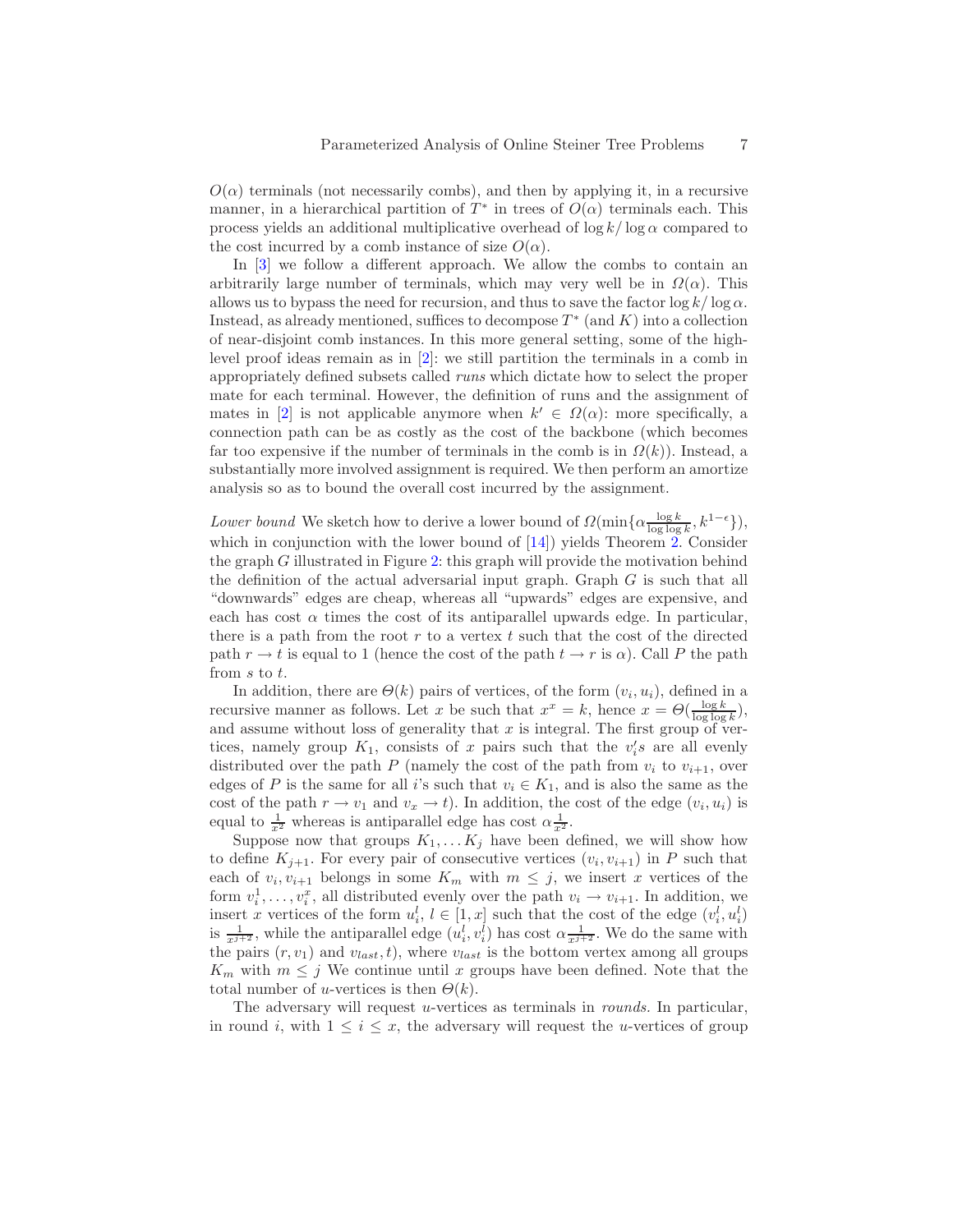$K_i$ , in a bottom-up manner (i.e., starting from the *u*-vertex which is the farthest away from  $r$  and ending with the one that is the closest).



<span id="page-7-0"></span>Fig. 2. The structure of the adversarial graph G, for the case  $x = 2$ . Only "cheap" edges are shown while "expensive" antiparallel edges are omitted.

t

r

To illustrate the intuition behind our argument, we will make the following assumption: suppose that every time the algorithm establishes a new connection path for a certain request (i.e., a path from a previously requested terminal), several new edges must be bought, in the sense that there is little overlapping between the new connection path and the ones which have already been established. Of course this is not the case in  $G$  itself, and enforcing this requirement is by no means a trivial task. In fact, much of the details in the formal proof of Theorem [2](#page-4-0) is dedicated to this issue.

Consider then the *l*-th *u*-vertex (terminal) requested in round  $j$ . There are three options concerning the connection path for this  $u$ -vertex: either i) will originate in r; or ii) originate in a "higher" vertex which was requested in an earlier round; or iii) originate in a "lower" vertex which was requested before u. In the second and third cases, a cost (roughly) of at least  $\alpha \frac{1}{(x+1)^j}$  will be incurred. It is easy to show that round j consists of  $\Theta((x+1)^j)$  vertices. Thus, if the majority of the requests in round  $j$  fall in the last two cases, a cost of  $\Omega(\alpha)$  is incurred for the round. Otherwise, the majority of the requests in the round are for terminals u which incur cost roughly the cost of the directed path from r to u, which translates to a total cost of  $\Omega(k_j)$ , where  $k_j$  is the number of requests in  $K_j$ . This argument shows that each round contributes a cost of  $\Omega(\min\{k_i, \alpha\})$ . Since there are x rounds, the result will then follow by combining the contribution of each round to the overall cost, and the observation that the the optimal algorithm will buy the path  $P$  and all edges of the form  $(v, u)$ , for a total cost which can be shown that it is bounded by a constant.

#### Priority Steiner tree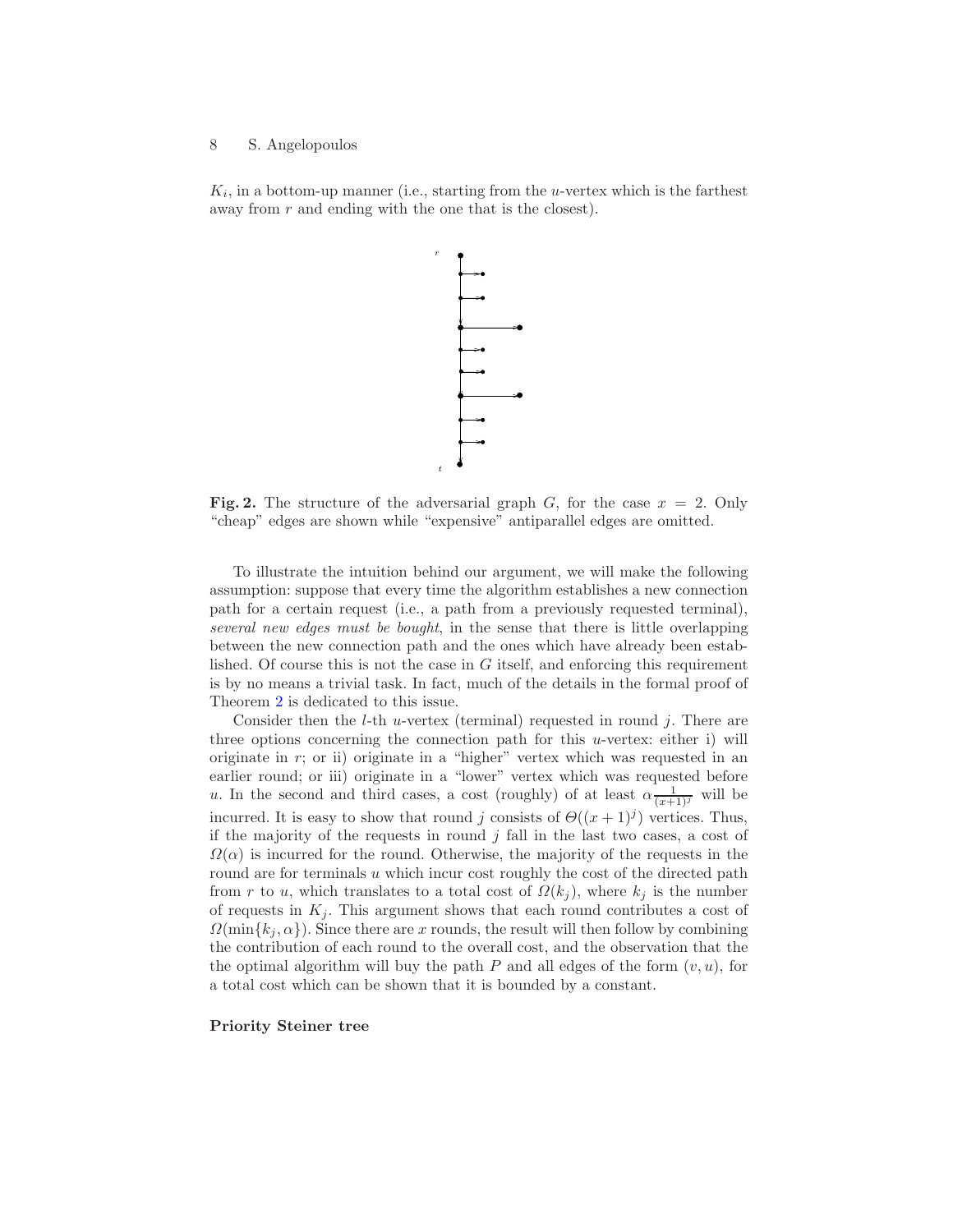Upper bound We show a simple algorithm for the problem that is asymptotically optimal. The result also implies that algorithm Greedy has the same competitive ratio. We use the online greedy algorithm for the (plain) Steiner tree problem in undirected graphs, which we denote by Gr. In particular, our algorithm maintains b Steiner trees,  $T_1, \ldots, T_b$ , one for each priority value, in an online fashion (the trees may not be edge-disjoint, i.e.,  $T_i$  may share edges with  $(T_j)$ . When a request  $r_i = (v_i, b_i)$  is issued, the algorithm will assign node  $v_i$  to forest  $T_{b_i}$ , by running the GR algorithm for terminal  $v_i$  (ignoring the priority values). We denote the resulting algorithm by PrGr.

For any fixed integer  $j \leq b$ , let  $G_j$  denote the subgraph of G induced by all edges e of priority at least j. For any sequence of requests  $R = r_1, \ldots r_k$ , partition R into subsequences  $R_1, \ldots, R_b$  such that  $R_j$  consists of all requests in R of priority equal to j. Let  $(G_j, R_j)$  denote an instance of the (plain) online Steiner tree problem on graph  $G_j$  and request sequence  $R_j$ : here we ignore the priority of edges and requests, and our objective is to minimize the cost of the Steiner tree for the sequence  $R_j$  without concerns about priorities. Let  $OPT_j$  denote the cost of the optimal Steiner tree for the above instance. Since the greedy algorithm is  $O(\log |R_i|)$ -competitive, it follows that  $c(R_i) = O(\log |R_i|)OPT_i =$  $O(\log |R_j|)$ OPT (this follows from the fact that  $OPT_j \leq OPT$ ). Here, we denote by  $c(R_i)$  the cost paid by PRGR on request set  $R_i$  (which is the same as the cost of the greedy algorithm for instance  $(G_j, R_j)$ , and by OPT the cost of the optimal offline solution to the problem.

Therefore, the total cost of  $P_RGR$  on sequence R is bounded by

$$
c(R) = O\left(\sum_{j=1}^{b} \log |R_j| OPT\right) = O\left(\log \prod_{j=1}^{b} |R_j|\right) OPT,
$$

which is maximized when  $|R_j| = \frac{k}{b}$  (for  $k > b$ .) Hence  $c(R) = O(b \log \frac{k}{b} \cdot OPT)$ . In addition,  $c(R) \leq k \cdot OPT$ . Therefore,  $c(R) = O\left(\min\left\{b \log \frac{k}{b}, k\right\}\right) OPT$ ,

when  $k > b$ , and  $c(R) = O(k)OPT$ , otherwise.

Lower bound The crux in the proof of the lower bound in the statement of Theorem [3](#page-4-1) is to use an input graph and an appropriate request sequence such that the following hold: there are b different groups of terminals, with each group consisting of  $\Theta(k/b)$  terminals. Group  $i \in [1, b]$  consists of terminals with priority equal to i. Furthermore, the construction enables us to derive a lower bound of  $\Omega(\log(k/b))$  on the total cost paid by any deterministic or randomized algorithm to serve the requests in group  $i$ . This is achieved by creating a construction based on the idea of the diamond graph for the standard online Steiner tree problem (see  $[15]$ ).

# 3 Conclusions and open problems

The objective of this report is to demonstrate that parameterized analysis can yield more realistic bounds for online Steiner tree problems. As case studies we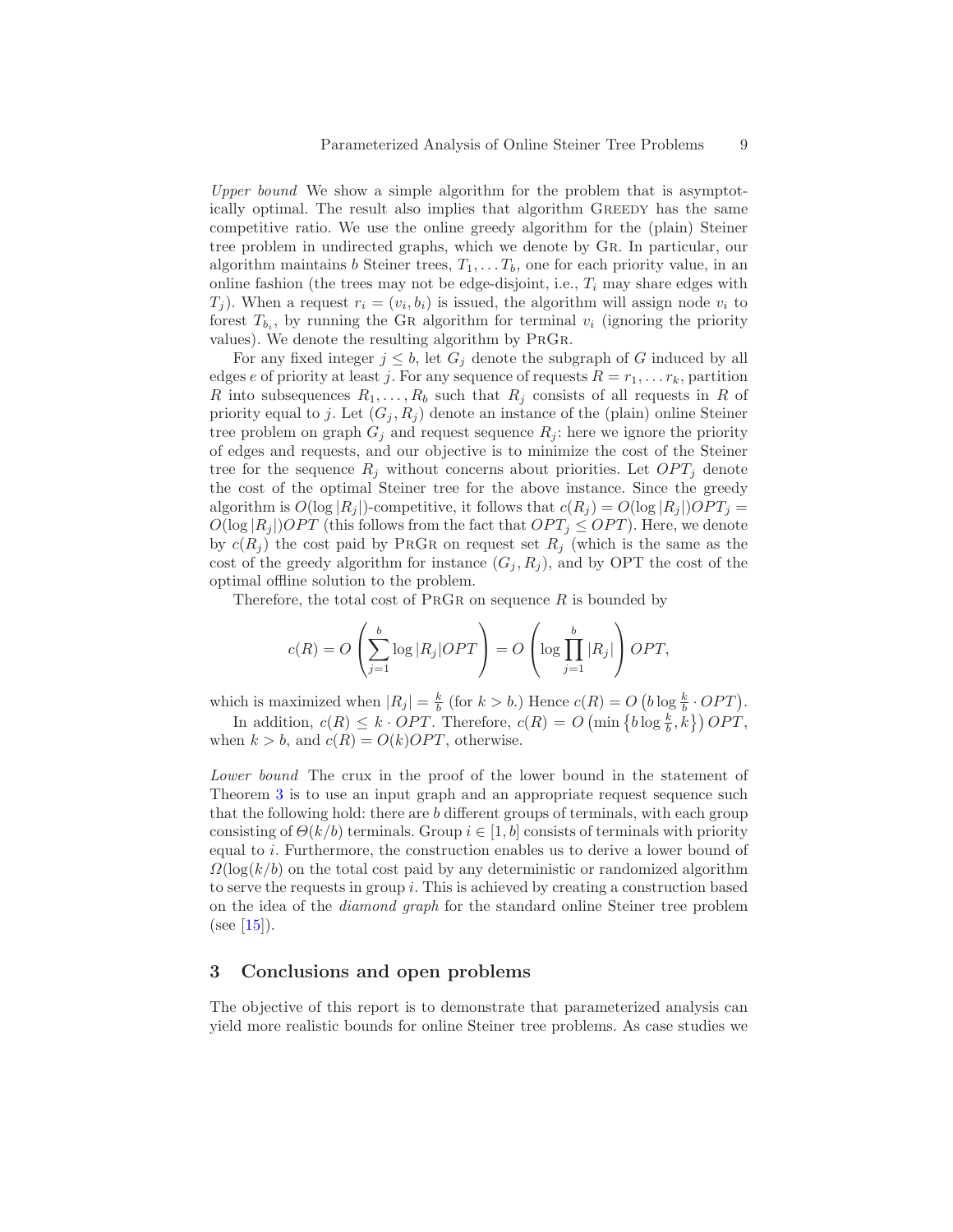considered the directed and priority Steiner tree problems. For the former, the parameter of interest is the asymmetry of the graph, whereas for the latter, the total number of different priority levels. Since in real networks these parameters usually attain small values, our analysis establishes bounds which we believe reflect better the true complexity of the problems.

We expect that similar types of analysis can be applicable to other on-line optimization problems. A representative example is the problem of file allocation in general undirected networks, which is a well-studied problem in both theory and applications of distributed systems. The influential work of Bartal et al. [\[7\]](#page-9-7) shows that if A is a c-competitive algorithm for the online Steiner tree problem (in undirected graphs), then it is possible to derive a (randomized)  $(2 + \sqrt{3})c$ -competitive algorithm for file allocation. In a similar vein, Awerbuch et al. [\[6\]](#page-9-8) show that a (stronger) upper bound of  $O(\min\{\log k, \log Diam\})$  on the competitive ratio of the greedy Steiner tree algorithm implies a deterministic algorithm for file allocation with the same competitive ratio (here Diam denotes the diameter of the graph). Notice that, as with multicasting, file allocation is a problem motivated by distributed networks, and once again, it would only be natural to study it under directed graphs. Therefore, we expect results for online Steiner tree problems will provide a useful tool in resolving other online network problems, in settings which are more realistic in practice.

Similar questions can be asked for approximation algorithms. For instance, the directed Steiner tree problem in graphs of asymmetry  $\alpha$  is  $O(\min\{\alpha, k^{\epsilon}\})$ approximable, as it follows from the result of Charikar et al. [\[10\]](#page-10-8). We conjecture that this bound can be improved to  $O(\min(\alpha^{\epsilon}, k^{\epsilon}))$ , for arbitrarily small  $\epsilon$ .

# <span id="page-9-6"></span>References

- 1. N. Alon and Y. Azar. On-line Steiner trees in the Euclidean plane. Discrete and Computational Geometry, 10:113–121, 1993.
- <span id="page-9-1"></span>2. S. Angelopoulos. Improved bounds for the online Steiner tree problem in graphs of bounded edge-asymmetry. In Proceedings of the 18th Annual Symposium on Discrete Algorithms (SODA), pages 248–257, 2007.
- <span id="page-9-2"></span>3. S. Angelopoulos. A near-tight bound for the online Steiner tree problem in graphs of bounded asymmetry. In Proceedings of the 16th Annual European Symposium on Algorithms (ESA), pages 76–87, 2008.
- <span id="page-9-3"></span>4. S. Angelopoulos. Online priority Steiner tree problems. In Proceedings of the 20th Symposium on Algorithms and Data Structures (WADS), 2009. To appear.
- <span id="page-9-5"></span>5. B. Awerbuch, Y. Azar, and Y. Bartal. On-line generalized Steiner problem. Theor. Comp. Sci., 324(2–3):313–324, 2004.
- <span id="page-9-8"></span>6. B. Awerbuch, Y. Bartal, and A. Fiat. Competitive distributed file allocation. Information and Computation, 185(1):1–40, 2003.
- <span id="page-9-7"></span>7. Y. Bartal, A. Fiat, and Y. Rabani. Competitive algorithms for distributed data management. Journal of Computer and System Sciences, 51(3):341-358, 1995.
- <span id="page-9-4"></span>8. P. Berman and C. Coulston. Online algorithms for Steiner tree problems. In Proc. of the 39th Symp. on the Theory of Computing, pages 344–353, 1997.
- <span id="page-9-0"></span>9. A. Borodin and R. El-Yaniv. Online computation and competitive analysis. Cambridge University Press, 1998.